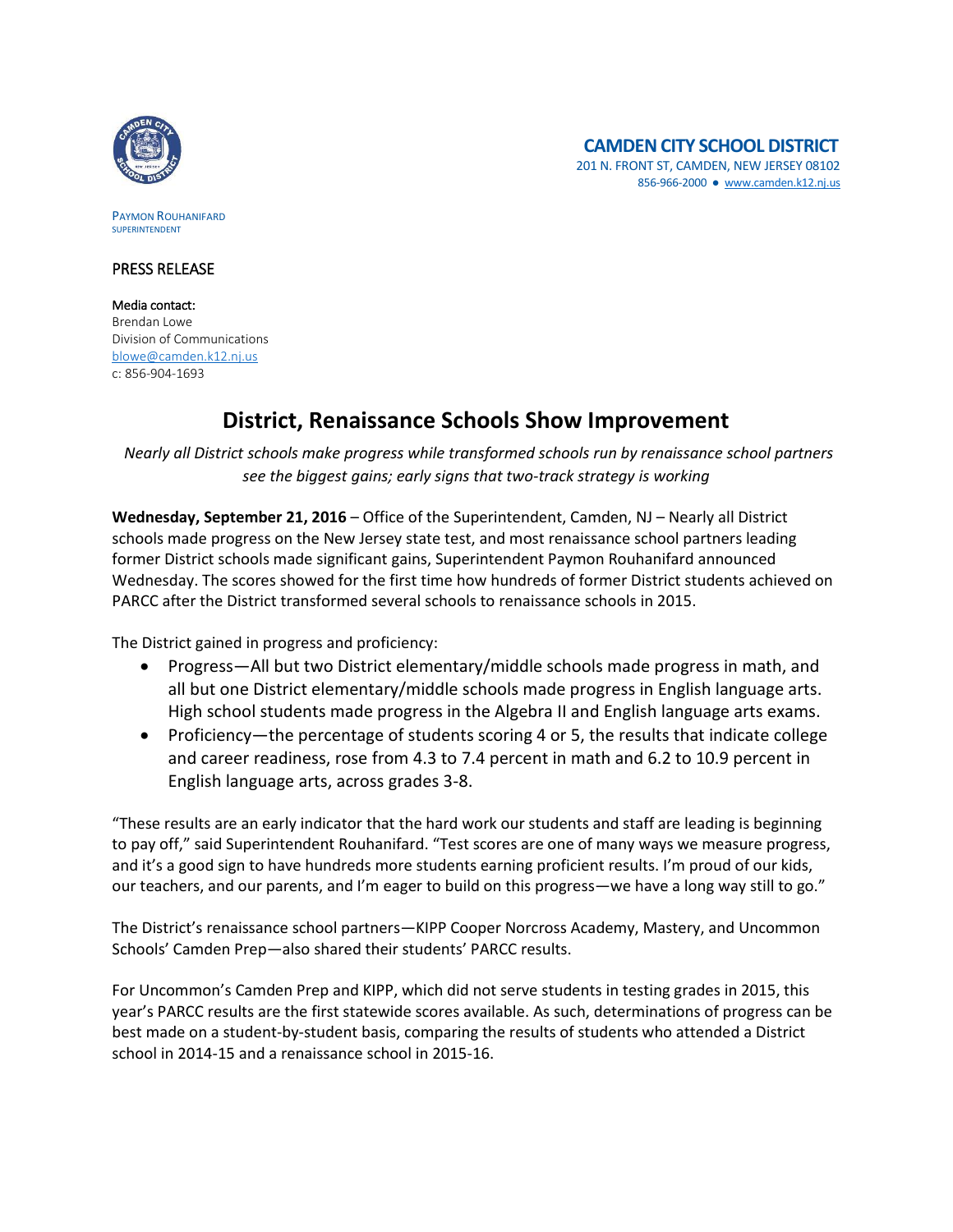- Uncommon's Camden Prep— while only 3.0 percent of the students had been proficient in English language arts when they attended a District school in 2015, 27.0 percent *of the same students* were proficient when they attended Uncommon's Camden Prep in 2016. In math, the percentage rose from 2.8 to 16.7.
- KIPP—while only 4.9 percent of the students had been proficient in English language arts when they attended a District school in 2015, 22.1 percent *of the same students* were proficient when they attended KIPP in 2016. In math, the percentage rose from 2.5 to 8.2.

"We are very proud of the progress that Camden Prep students have made in one year," said Michael Ambriz, Chief Operating Officer of Camden Prep, part of Uncommon Schools. "These promising results demonstrate that our students', families' and teachers' hard work is paying off. We also know that we have a lot of work ahead of us to raise achievement for even more Camden students."

"Our 2015-16 PARCC results for our KIPP Lanning Square Middle School scholars show that clear progress is being made and we're proud of our students for rising to the challenge of this rigorous test. We also know that there is work to be done and we will intensify our efforts to help our scholars achieve further PARCC proficiency," said Drew Martin, Executive Director, KIPP Cooper Norcross Academy.

For Mastery, which had test results last year, results are available on a year-over-year comparison.

 Mastery—all four of its schools improved in English language arts, and three of its four schools improved in math.

"We partnered with the Camden community in three transformation schools last year and we believe the early signs point to being on the right track. We are proud that the effort our students and our teachers put in last year resulted in progress," said Joe Ferguson, Chief Operating Officer for Mastery Schools of Camden. "However, we clearly recognize that our schools have a long way to go, and we must work tirelessly to ensure that every student attending a Mastery renaissance school in Camden receives the support they need to be successful in achieving their full potential."

Overall, the broad progress is a sign that the two-track strategy Superintendent Rouhanifard laid out in the District's strategic plan, the [Camden Commitment](http://www.camden.k12.nj.us/apps/pages/index.jsp?uREC_ID=229399&type=d)-to dramatically improve District schools while introducing new public schools with strong track records of success—is showing signs of effectiveness.

"Our students, teachers, and staff have worked hard to improve the quality of our schools, and today's results are a sign that we're heading in the right direction," said Mayor Dana L. Redd. "Strengthening our public schools is critical to moving Camden forward, and I applaud the Superintendent for his steadfast leadership in working to make progress across the city."

"This progress is hard-earned, and I salute our school communities on these results," said Martha F. Wilson, president of the Board of Education. "We must continue to support our students, engage our families, and improve on these results."

Taken together, District and renaissance school students combined improved from 4.3 percent to 7.7 percent in math and 6.6 to 12.0 percent in English language arts.